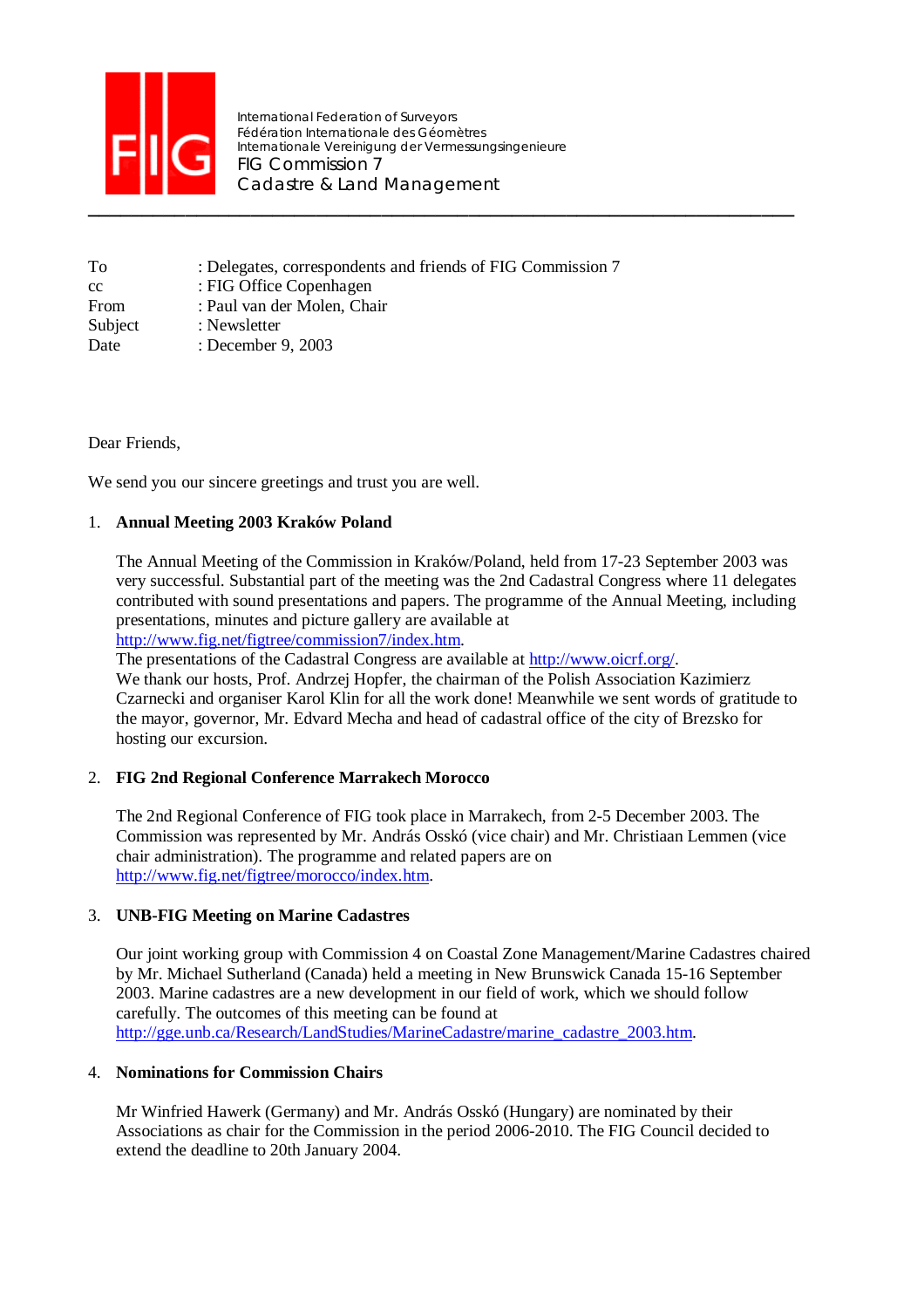### 5. **FIG Working Week 2004, Athens, Greece**

FIG will hold his 2004 Working Week in Athens, Greece, from **22-27 May 2004**. From the Commissions point of view we included the following topics in the call for papers:

- good practices in land administration and cadastre
- development of good land administration organisations
- impact of new land laws and land reform laws on good land administration
- development of marine cadastres and mining cadastres
- appropriate technologies for good land administration

- developments in urban and rural land management.

The deadline for sending abstract is **10 December 2003**, but I guess latecomers will get sympathetic consideration. Please look at http://www.fig2004.gr/.

### 6. **Annual Meeting 2004 Clermont Ferrand**

Our French delegate Mr. Frantz Derlich is busy with the preparations for the annual meeting 2004 in Clermont Ferrand (France). Next month we will meet Frantz in Clermont, to finalise the necessary arrangements. The dates are preliminary fixed at **8-14 September 2004**, so please make this reservation in your diary. Part of the meeting will be a 1,5 day seminar on modern land consolidation, to be organised by Frantz and our vice chair Mr. Mikko Uimonen.

### 7. **Symposium E-land administration Innsbruck Austria**

On behalf of the Commission, our Austrian delegate Mrs. Gerda Schennach is preparing a special seminar on e-land administration, to be held in Innsbruck, Austria **2-4 June 2004**. There will be invited papers and presentations on various e-aspects of land administration. The latest developments on e-conveyancing e-data supply will be highlighted. Gerda will send out more e-information in due course. Please keep an eye on our FIG website http://www.fig.net/figtree/commission7/index.htm.

# 8. **Possible Meeting Kosovo on Post Conflict Land Administration**

During the Annual Meeting of the Commission in Kraków, the chief executive officer of the Kosovo Cadastral Agency, Professor Murat Meha approached the Commission with the request to co-organise a seminar in Pristina, Kosovo. After discussions the appropriate subject seems to be 'Land Administration in Post Conflict Areas'. **Tentative dates 29-30 April 2004.** We are still in contact with Professor Meha to see how the Commission can contribute. At the same time we keep in touch with UN/Habitat because they prepare a general guideline on the issue. Maybe we can work together here.

### 9. **Possible Meeting Nairobi on secure land tenure: new legal frameworks and tools**.

We are working on a Terms of Reference for a Commission 7 special symposium in Nairobi/Kenya on the impact of the new land laws in Africa on land administration. This was extensively debated during the break out session of working group 1 in Kraków, chaired by Mr. András Osskó. As we intend to use the facilities of the UN/Habitat, we asked Dr. Clarissa Augustinus (Chief, Land and Tenure Section, Shelter Branch, Global Division) and advisor to the Commission to help us. **Preliminary dates are 2004 Nov 24-26 or Dec 1-3**. We start to find sponsors. If the Commission delegates have suggestions, we welcome this warmly.

### 10. **225th Anniversary State University of Land Use Planning**

Our Russian delegate Professor Sergei Volkov, Rector of the State University, welcomes the participation of the Commission at a scientific conference on the occasion, to be held May  $25<sup>th</sup> 2004$ in Moscow, Russia. The chair of the Commission is invited to deliver a presentation.